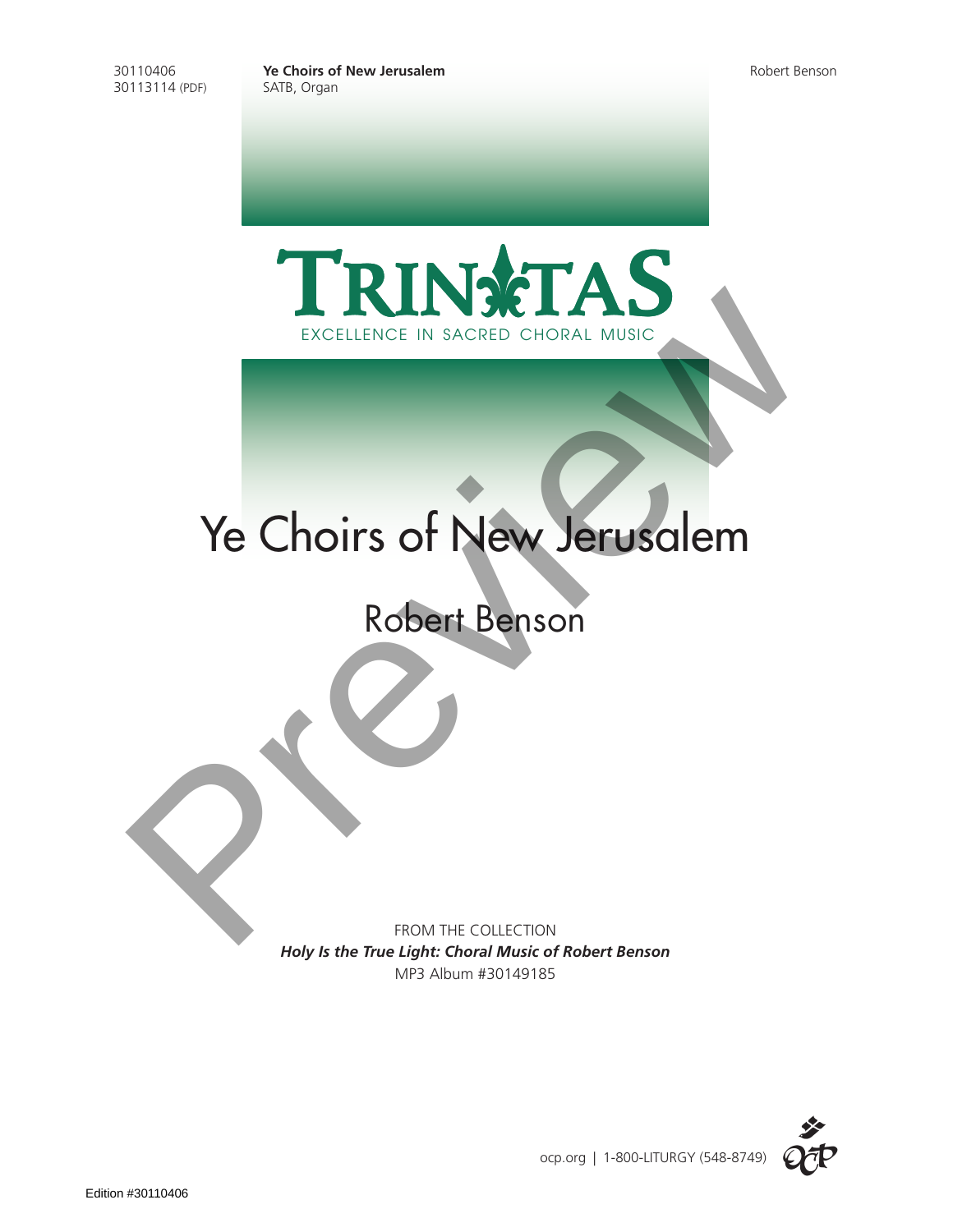*to Bryan Mock in celebration of many years of ministry as Organist and Choirmaster of Christ Church Glendale (Episcopal), Cincinnati, Ohio*

## Ye Choirs of New Jerusalem

Fulbert of Chartres, ca. 960–1028 Trans. by Robert Campbell, 1814–1868, alt. Robert Benson

Sw: Fl 8', 4'



© 2011, Robert Benson. Published by TRINITAS, 5536 NE Hassalo, Portland, OR 97213. All rights reserved. Music

Edition 30110406 Printed in USA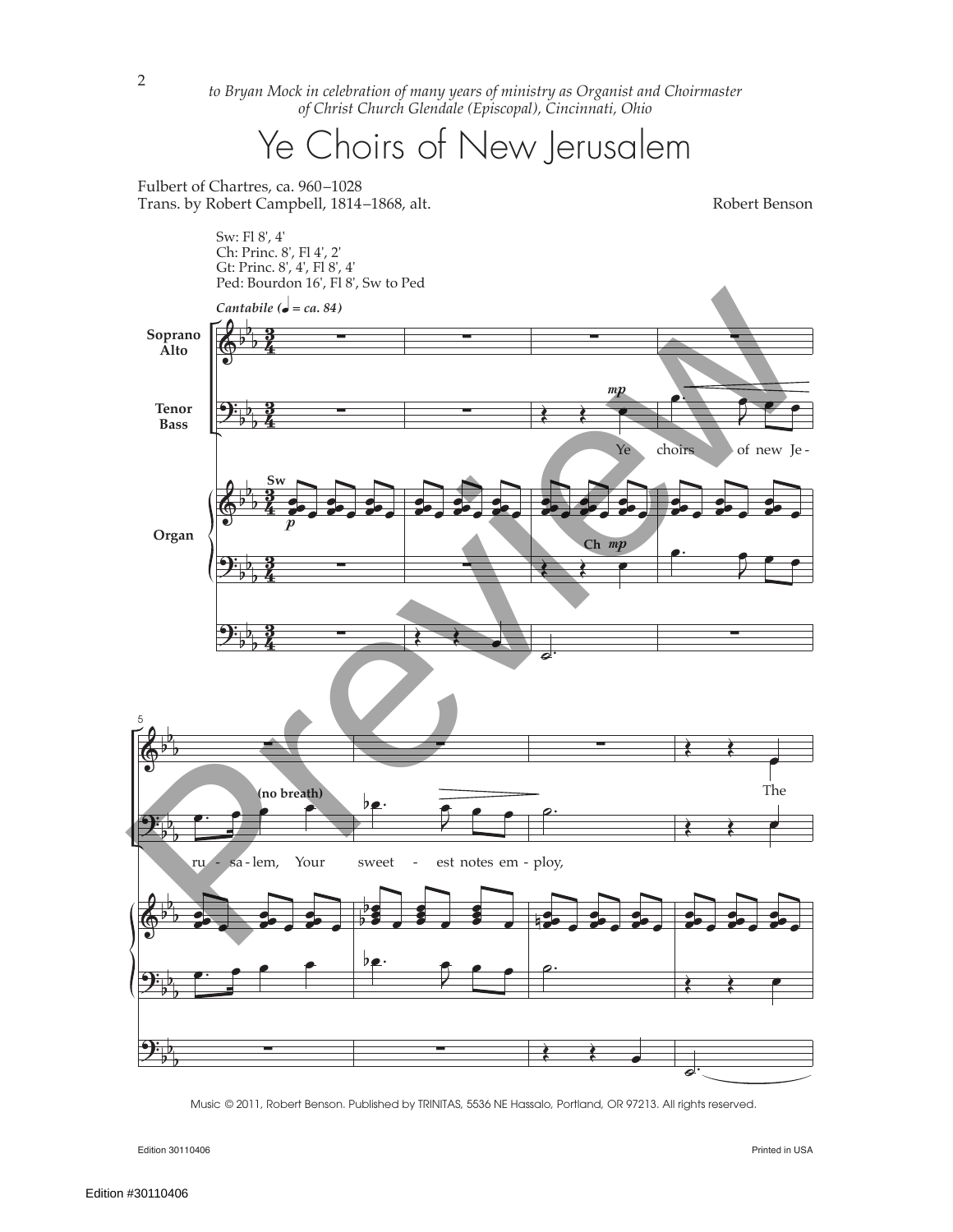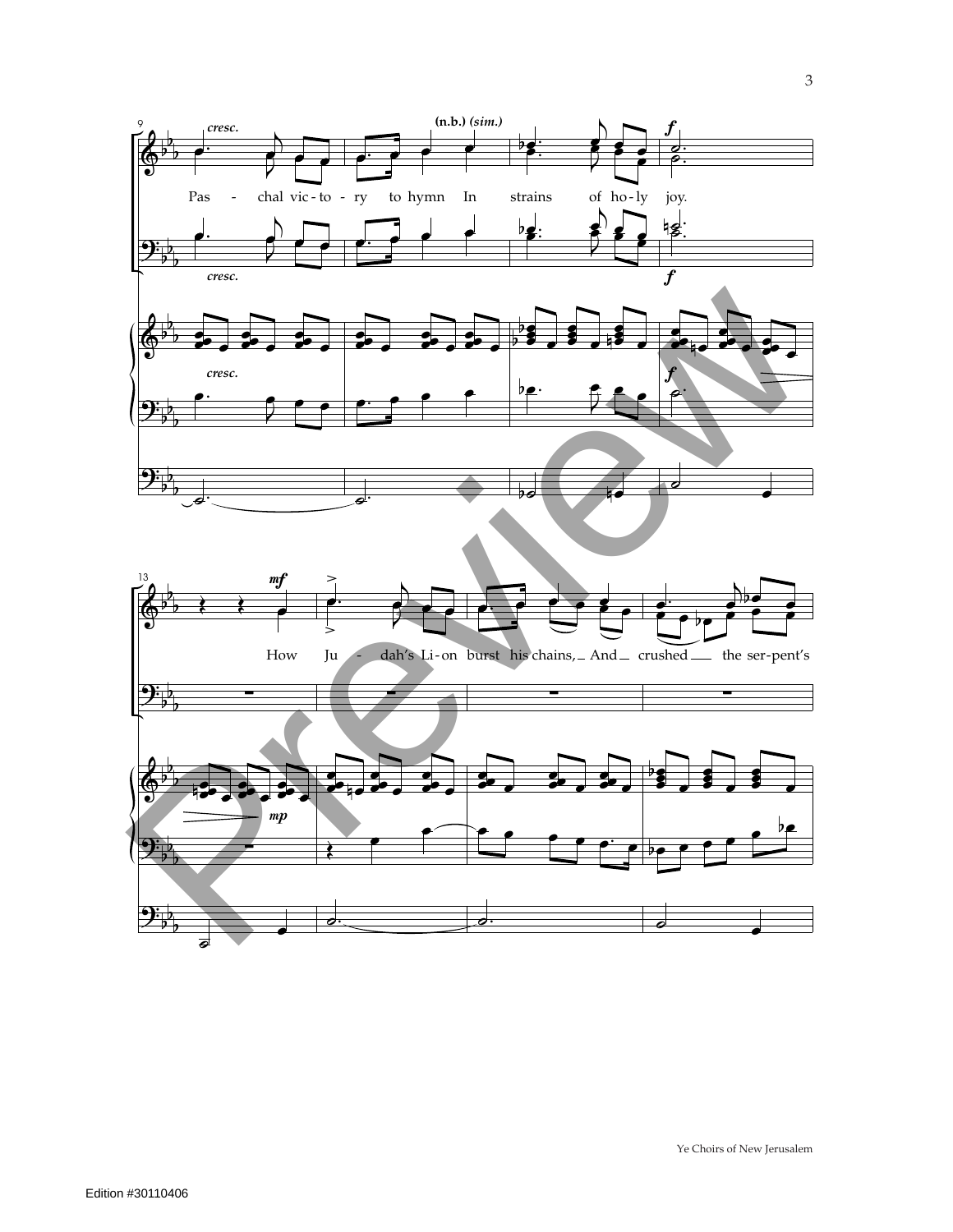

Ye Choirs of New Jerusalem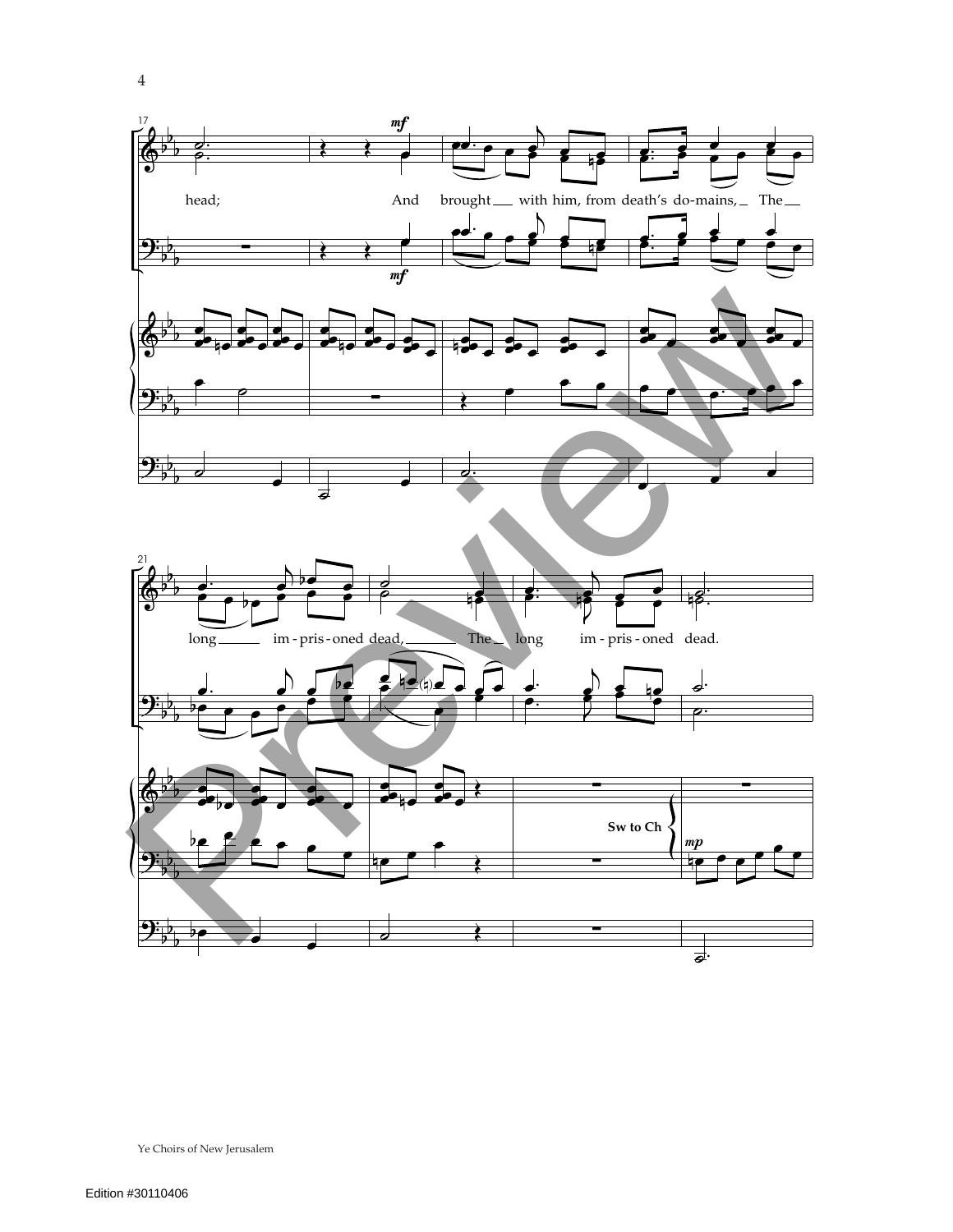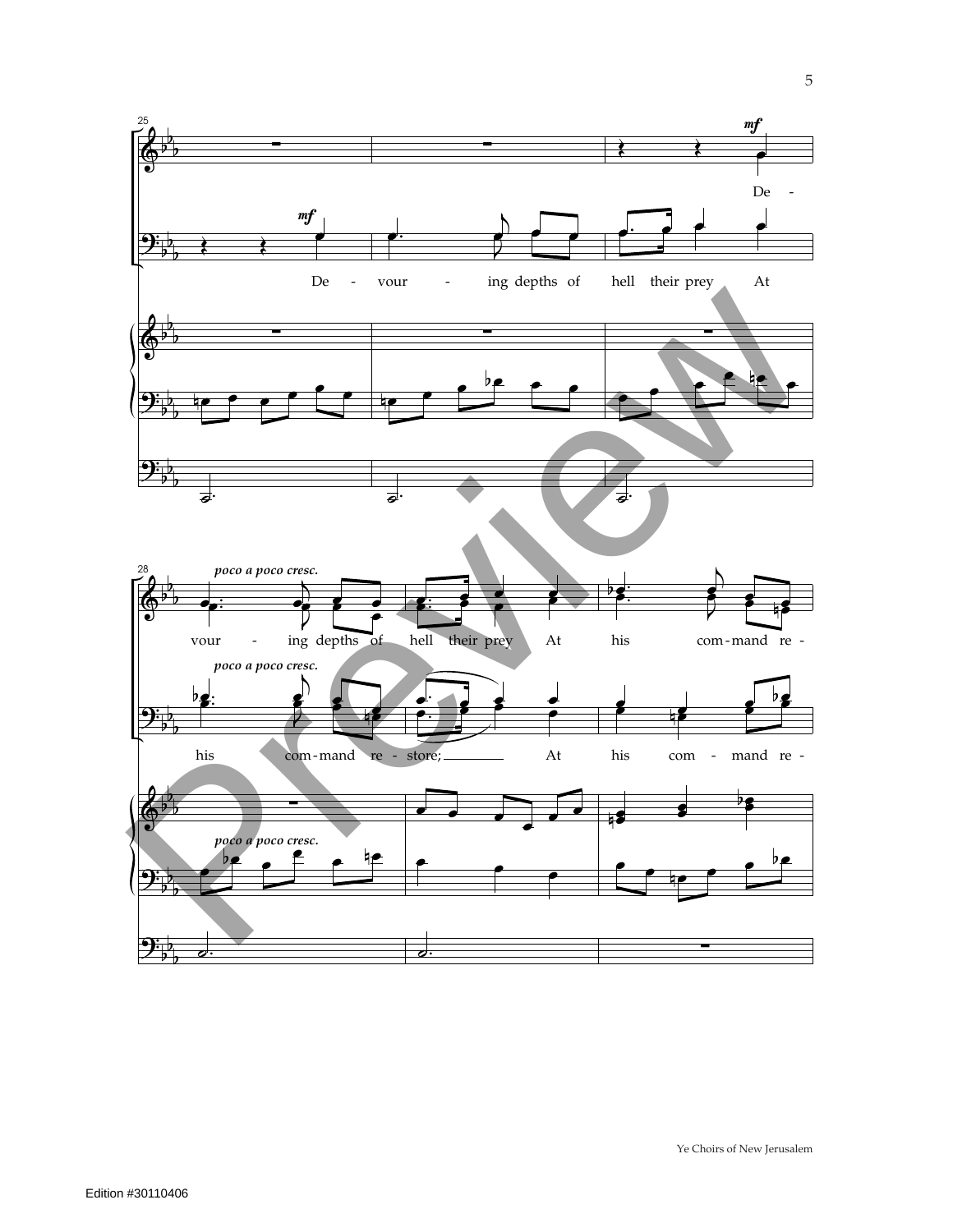

Ye Choirs of New Jerusalem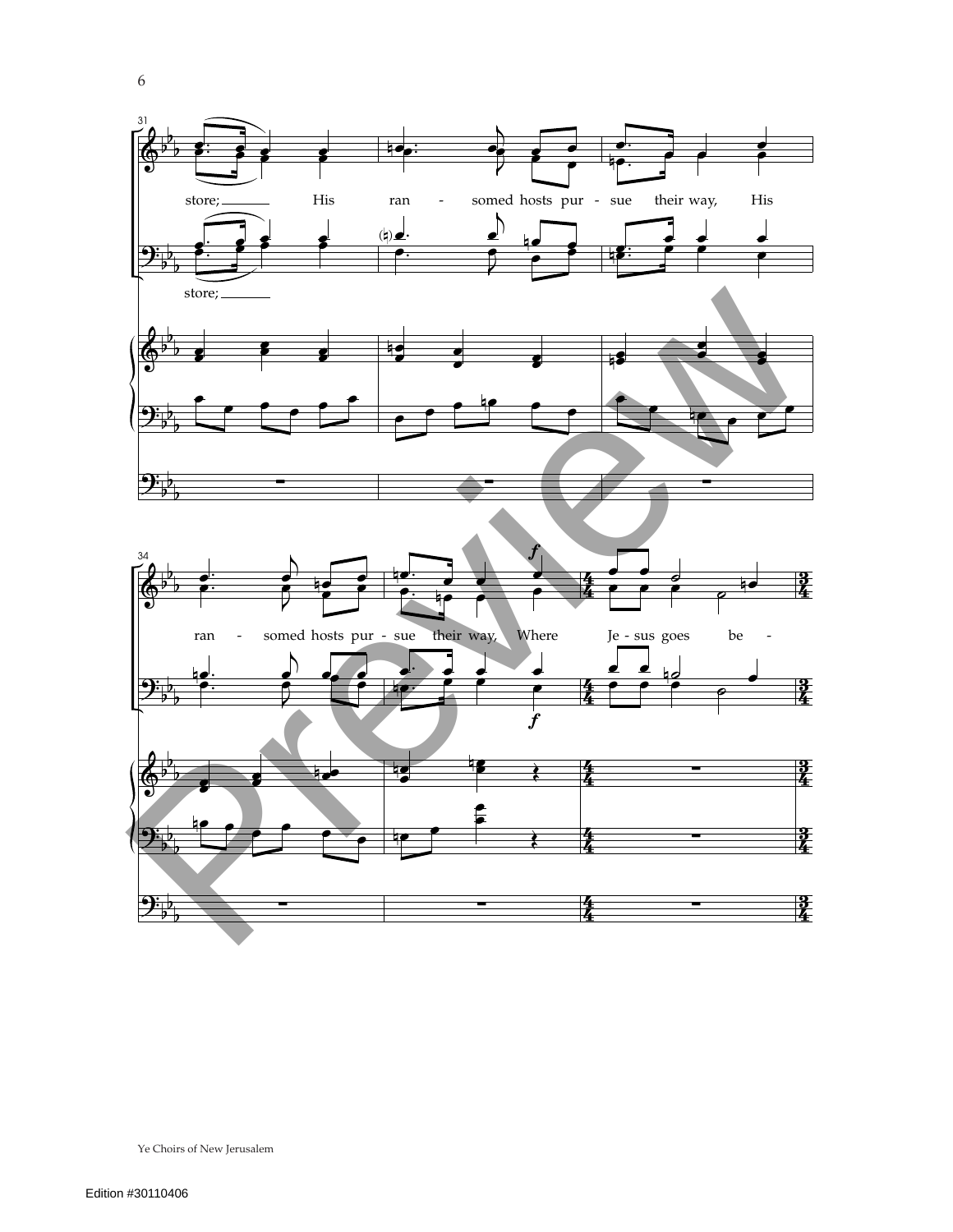

 $\overline{7}$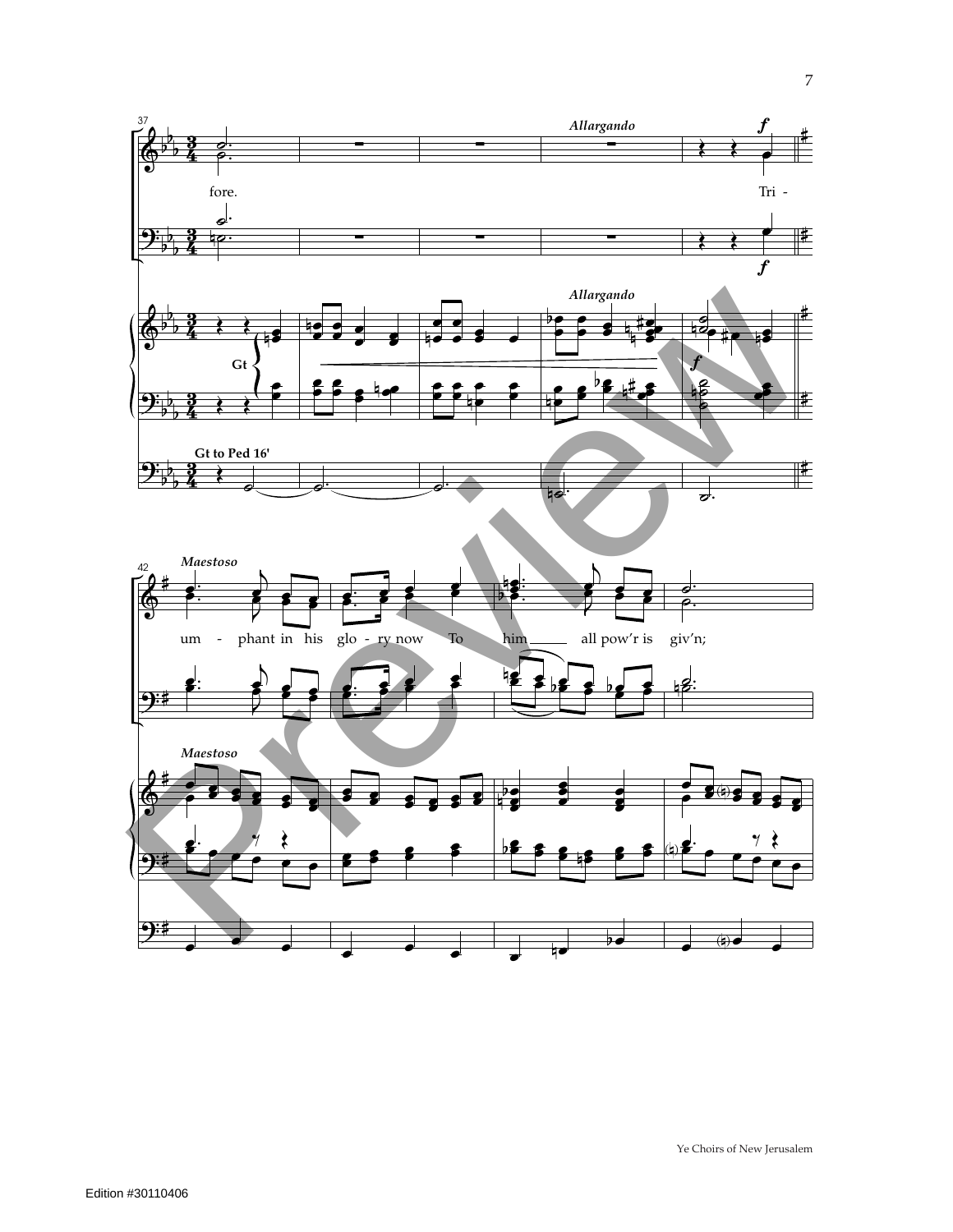

Ye Choirs of New Jerusalem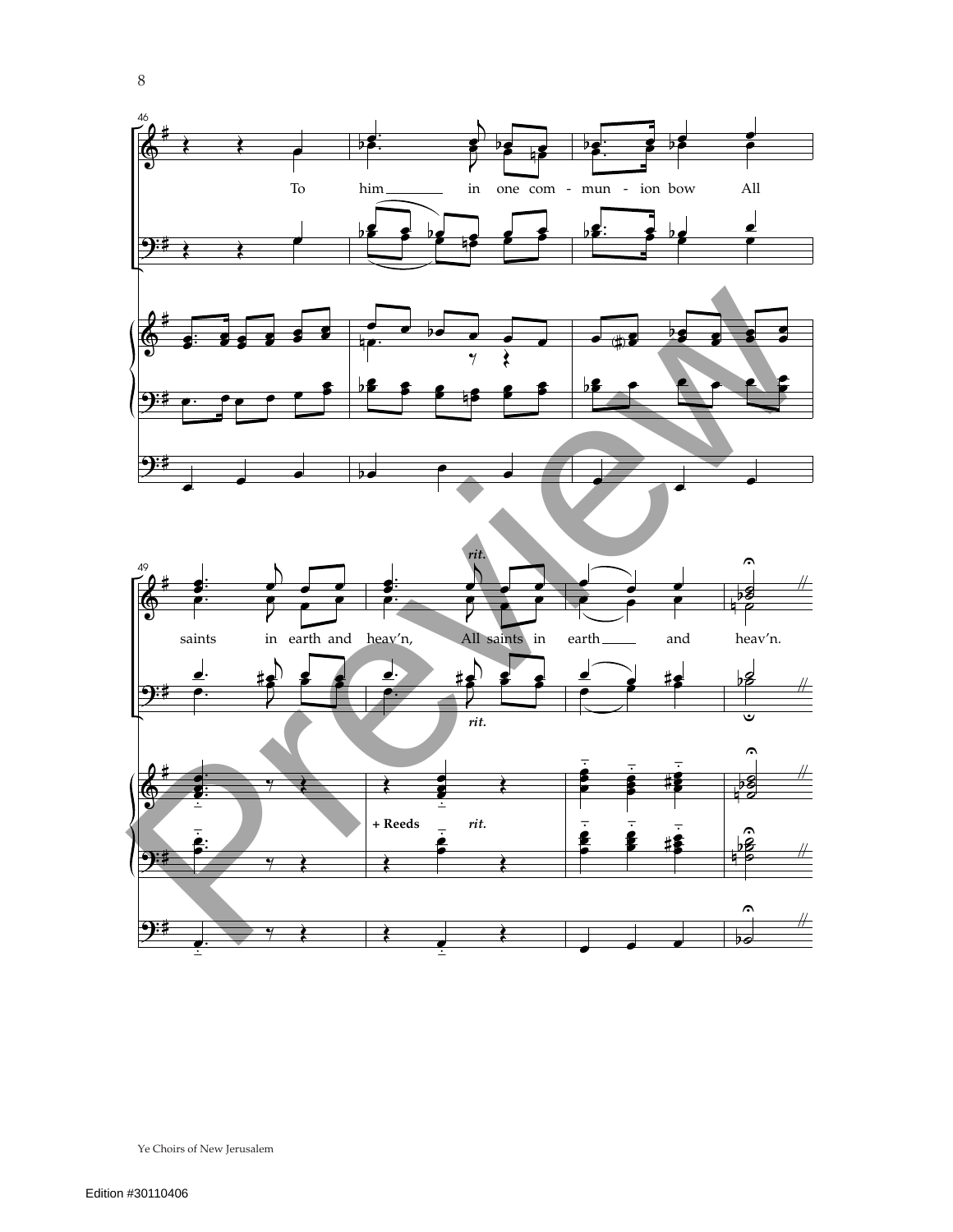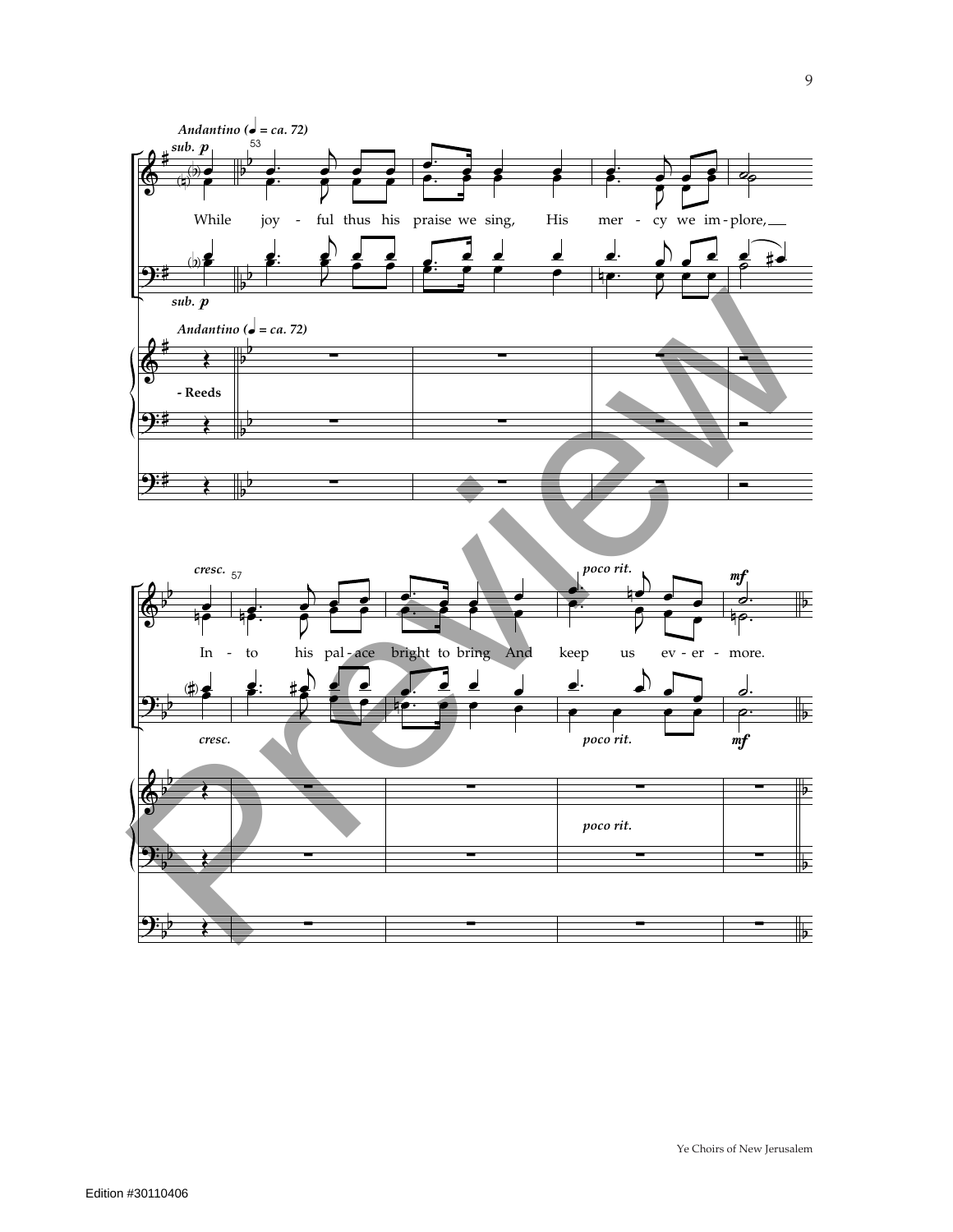

Ye Choirs of New Jerusalem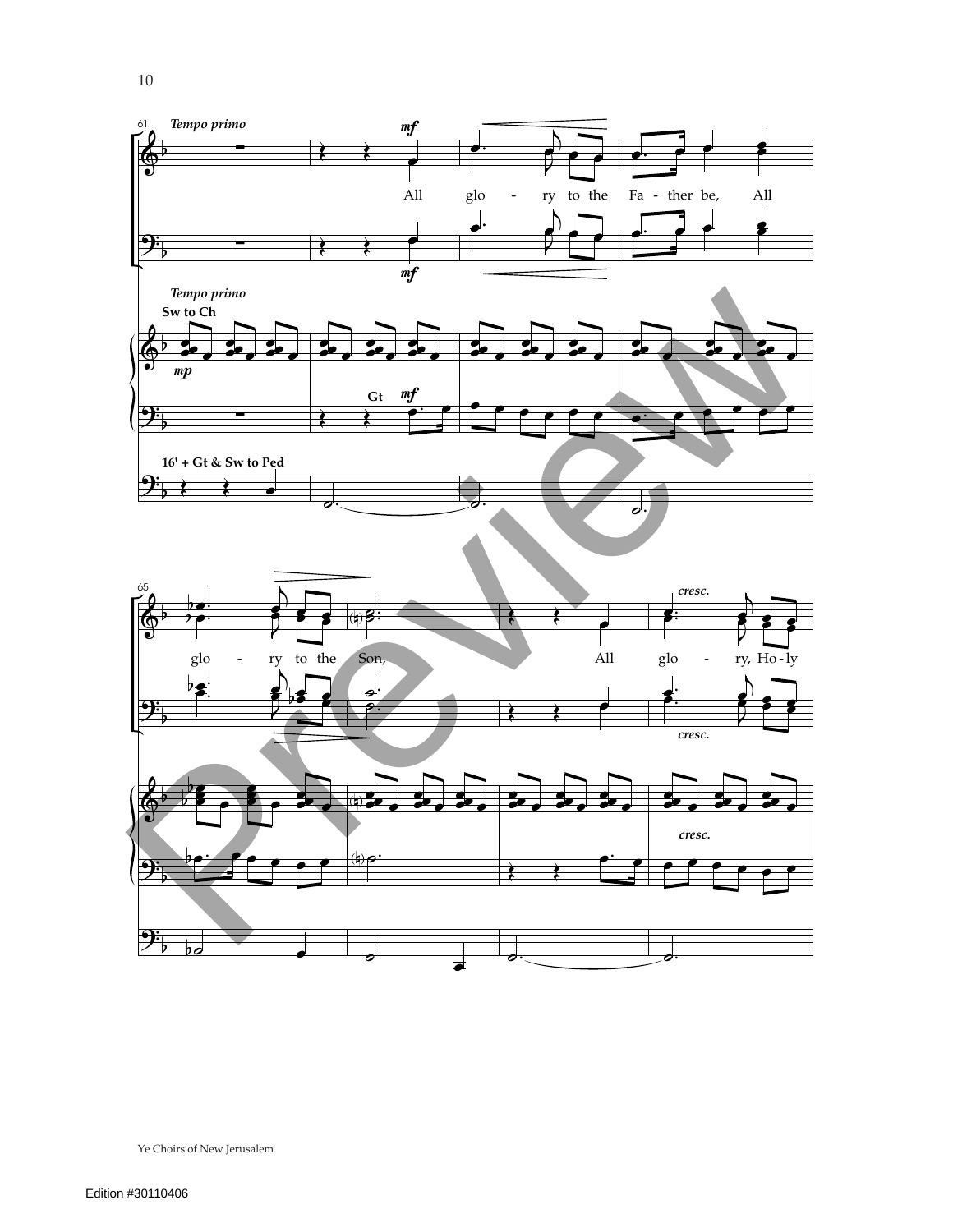